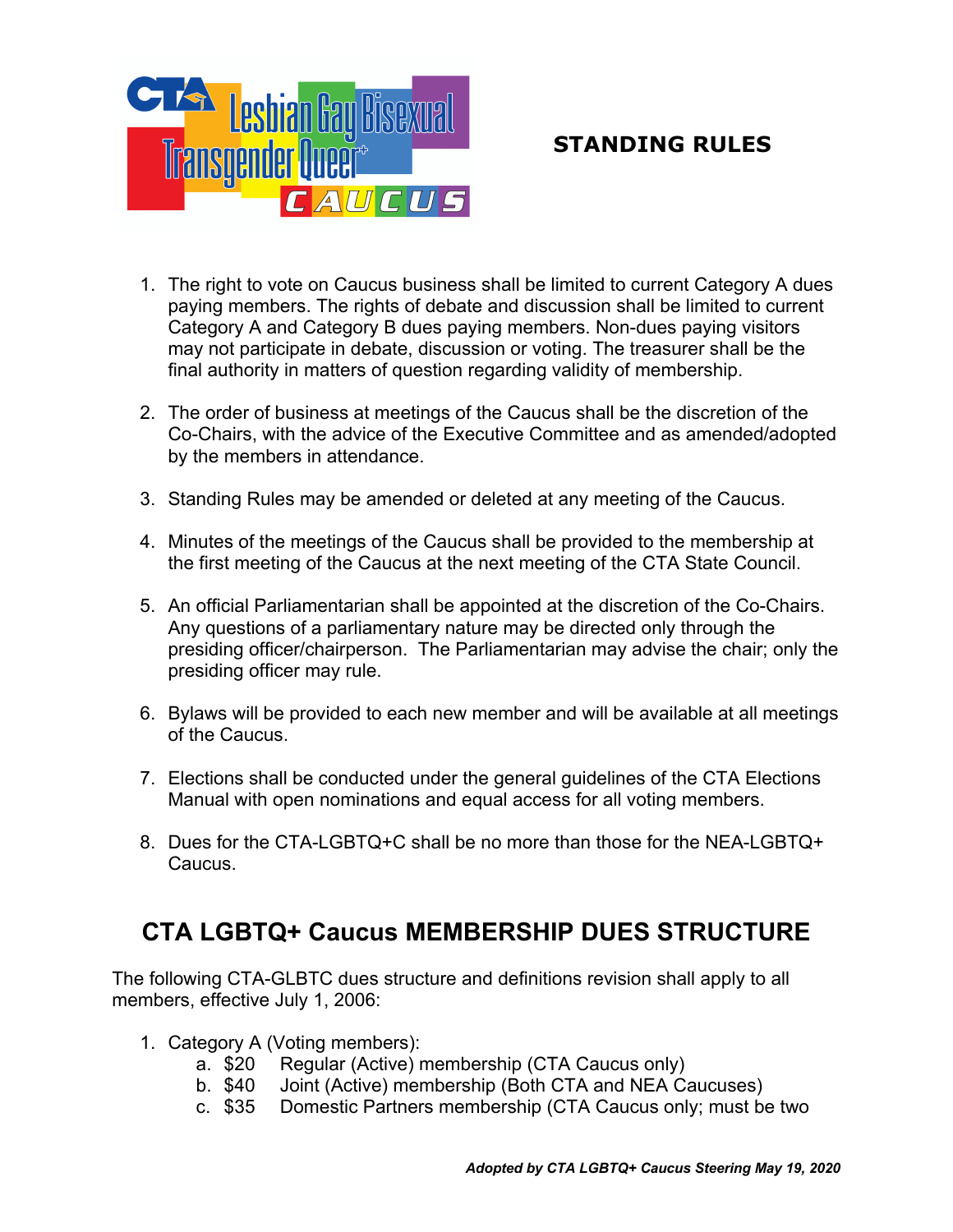

CTA members who reside at same address) \$65 Joint Domestic Partners membership (Both CTA and NEA Caucuses; must be two CTA members who reside at same address)

- d. \$5 Student membership (Must be a Student CTA member)
- e. \$5 Retired membership (Must be a member of CTA –Retired)
- 2. Category B (Non-voting members):
	- a. \$10 Associate membership (Anyone who is not a CTA member)

# **CTA/NEA Candidate Interviews & Recommendations**

- 1. The Executive Committee will issue a request to members of the Caucus for volunteers to serve on the CTA/NEA Candidate Interview Committee for the current council year;
- 2. The Executive Committee will appoint a Chair of the CTA/NEA Candidate Interview Committee and the four committee members;
- 3. The Chair of the CTA/NEA Candidate Interview Committee will recommend a 5 member interview committee, including the chair, to the Executive Committee for approval;
- 4. The CTA/NEA Candidate Interview Committee will serve from September 1 through the following June 30;
- 5. No more than 2 of the committee members may be Class B members;
- 6. Members of the CTA/NEA Candidate Interview Committee must be Caucus members in good standing and membership must be verified with the Caucus Treasurer prior to candidate interviews;
- 7. Candidate interviews will take place the afternoon of the regularly scheduled Caucus meeting of each CTA State Council Meeting;
- 8. The Candidate Interview Committee Chair shall contact CTA Governance to obtain the names and email address of officially recognized CTA/NEA candidates;
- 9. The interview committee will only interview candidates after the position has been officially declared open by CTA;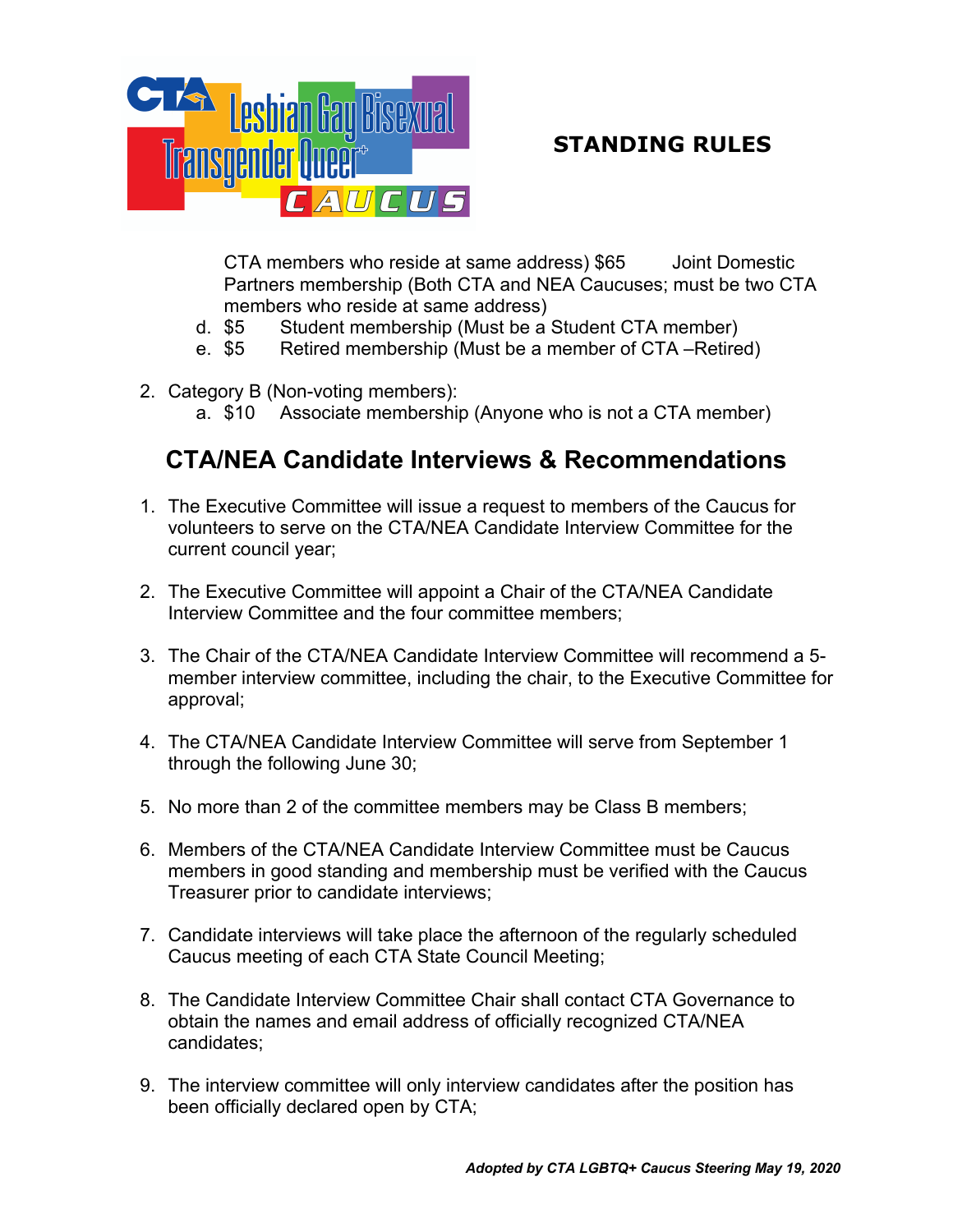

- 10.The Chair of the CTA/NEA Candidate Interview Committee shall send an email to each candidate that has filed a declaration of candidacy and copied to the Caucus Co-Chairs. The email shall:
	- a. Introduce the Caucus;
	- b. Indicate that the Caucus is interested in interviewing the candidate;
	- c. Request that candidate respond to schedule an interview;
	- d. Provide a date and time range for the interview; and
	- e. Provide a deadline for responding;
- 11.The interview committee will interview all CTA/NEA candidates expressing an interest in seeking the Caucus's recommendation that respond before the indicated deadline. It is the sole responsibility of the CTA/NEA candidate to schedule the interview appointment and attend the interview;
- 12.The CTA/NEA Candidate Interview Committee will meet in private to interview each candidate, using the questions formulated by the committee and approved by the Caucus Co-Chairs. In fairness to all candidates seeking the Caucus recommendations, all candidates will be asked the same questions and scored using the same scoring rubric;
- 13.After interviewing all candidates for an office, the CTA/NEA Candidate Interview Committee will meet to discuss the results of the interviews, using the scoring rubric as a reference point, and making a final recommendation to the Caucus;
- 14.The Chair of the CTA/NEA Candidate Interview Committee shall submit a written "CTA/NEA Candidate Interview Committee Summary", which shall include a list of all candidates interviewed, offices for which they were interviewed, each interviewers rubric scaled score, the recommendations of the CTA/NEA Candidate Interview Committee, and a summary of why the CTA/NEA Candidate Interview Committee is making its recommendation, to the Caucus Co-Chairs no later than 30 minutes prior to the first Caucus meeting;
- 15.The Chair of the CTA/NEA Candidate Interview Committee shall present each recommendation to the Caucus for a vote approving its recommendations. The Candidate Interview Committee shall present one of the following THREE recommendation categories on which the Caucus membership will vote – "YES RECOMMENDATION", "NO RECOMMENDATION", or "YOUR CHOICE RECOMMENDATION";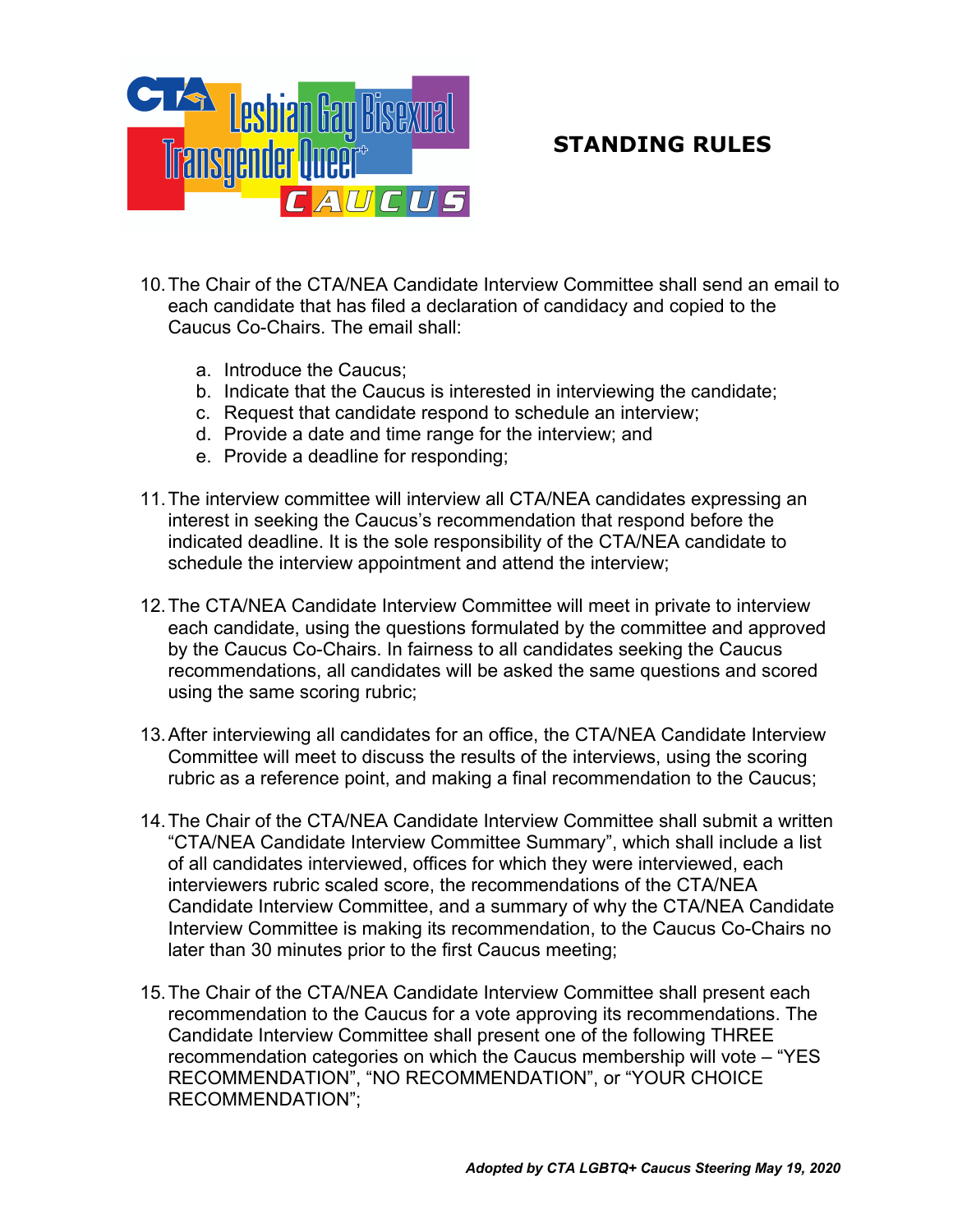

- 16.Members of the Caucus shall have the opportunity to question the Chair of the CTA/NEA Candidate Interview Committee regarding the Committee's recommendation, but under no circumstances shall the score for any candidate be provided to any member of the Caucus, other than the Co-Chairs;
- 17.Members of the Caucus will have the option of approving the committee's recommendation or, by substitute motion, either rejecting the committee's recommendation, selecting an alternate candidate or taking a position of 'no position' on any race;
- 18.The CTA/NEA Candidate Interview Committee will not reopen interviews for any position for which they have already interviewed.
- 19.The Chair of the CTA/NEA Candidate Interview Committee will notify recommended candidates and provide them with recommendation stickers.

## **Declared National and Natural Disaster Emergency Procedures**

- 1. The safety and health of our members is the highest priority. The Caucus should approach governing during a declared national or natural disaster by following all government health directives and advisories, even if this causes disruption to how we would ordinarily govern ourselves.
- 2. In accordance with NEA, if an affiliate is operating under a government directive or advisory that limits the gathering of people to 10 or less, then it is strongly suggested that meeting agendas are reduced to items of urgency and importance, and all other items are set aside until a regular in- person meeting can be held.
- 3. The Caucus Steering Committee may change the standing rules governing meetings to allow for more flexibility during national and natural disasters.
- 4. As a result of the current crisis, the Caucus Steering Committee has authorized the following changes, modifications, and recommendations to bylaws, election procedures, and standing rules until the conclusion of the crisis. Upon conclusion of the crisis, the Caucus Steering Committee will make recommendations to the membership regarding permanent changes to bylaws and election procedures in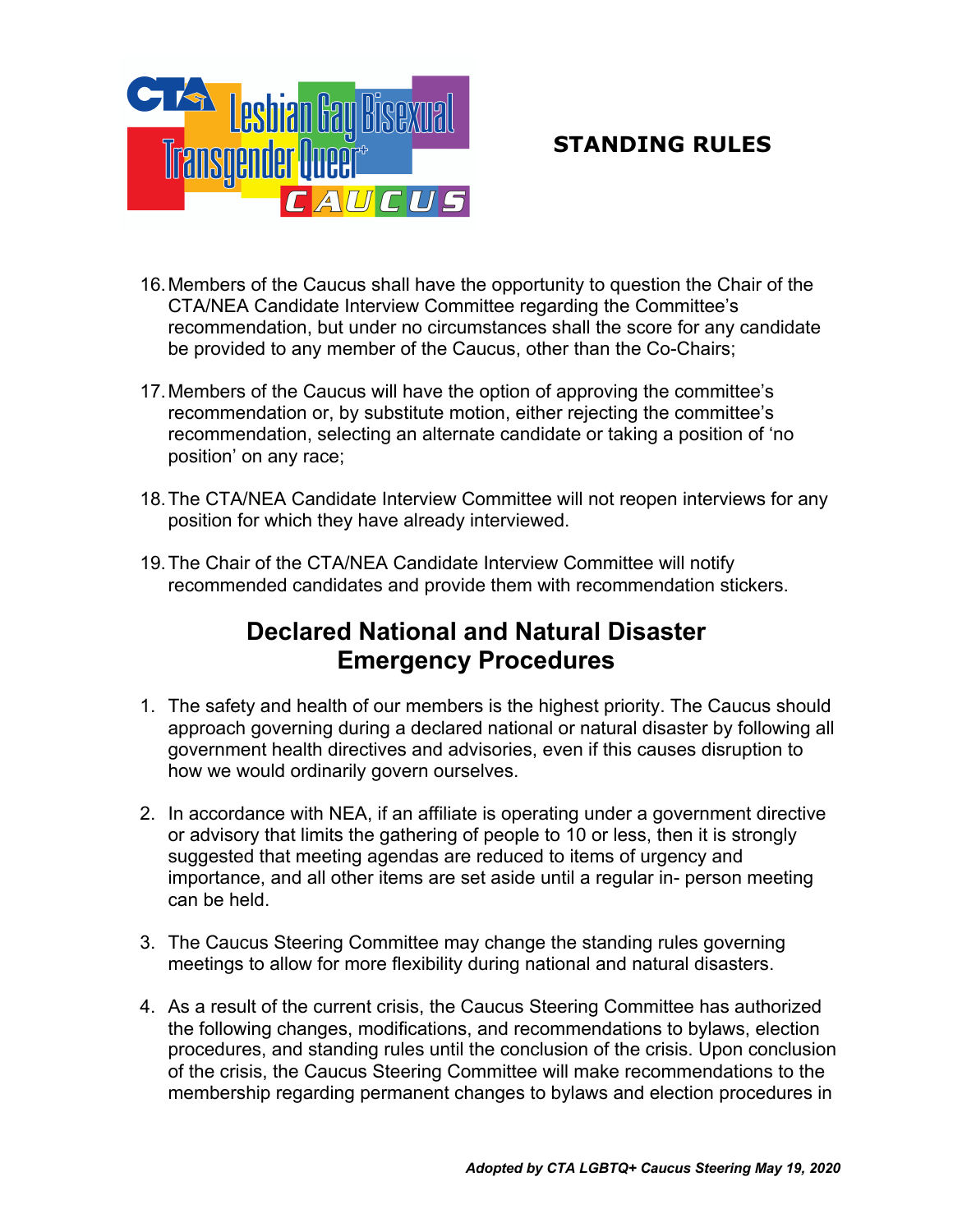

the case of a declared national or natural disaster. Any permanent changes to the bylaws shall be approved through the bylaw amendment process currently in Caucus Bylaws. The below changes are only authorized as temporary during the crisis:

- a. Steering Committee:
	- i. Virtual (remote) meetings for the Steering Committee that are connected electronically may be held if Steering Members have the opportunity to interact in the meeting. Steering Members shall be able to be seen and heard by the entire Steering Committee, allowing complete participation. A roll call attendance and subsequent votes shall be conducted by the Secretary.
	- ii. Procedurally, the following rules should be adhered to:
		- 1. All votes are roll call votes (each person's vote is individually recorded).
		- 2. The secretary will take notes of the entire meeting.
		- 3. When a participant casts a vote, all other participants must be able to see the person voting on the screen as the vote is being cast.
- b. Internal Caucus Elections/Ratifications/Candidate Recommendations where the entire Caucus membership votes.
	- i. Procedurally, the following rules should be adhered to:
		- 1. All procedures must be in alignment with the relevant rules in the most current governing documents.
		- 2. Electronic voting and vote by mail can still be done.
		- 3. In the event the Caucus is unable to utilize either electronic voting or vote by mail due to financial or technological constraints, and the election has not been started, the election will automatically be put on hold until the disaster has concluded and the Caucus operations have resumed.
		- 4. In the event the Caucus has started an election prior to the disaster being declared, and the Caucus does not utilize electronic voting or vote by mail, the election timeline shall be suspended for the duration of the national or natural disaster. The timeline will resume where the timeline was suspended upon the Caucus operations resuming.